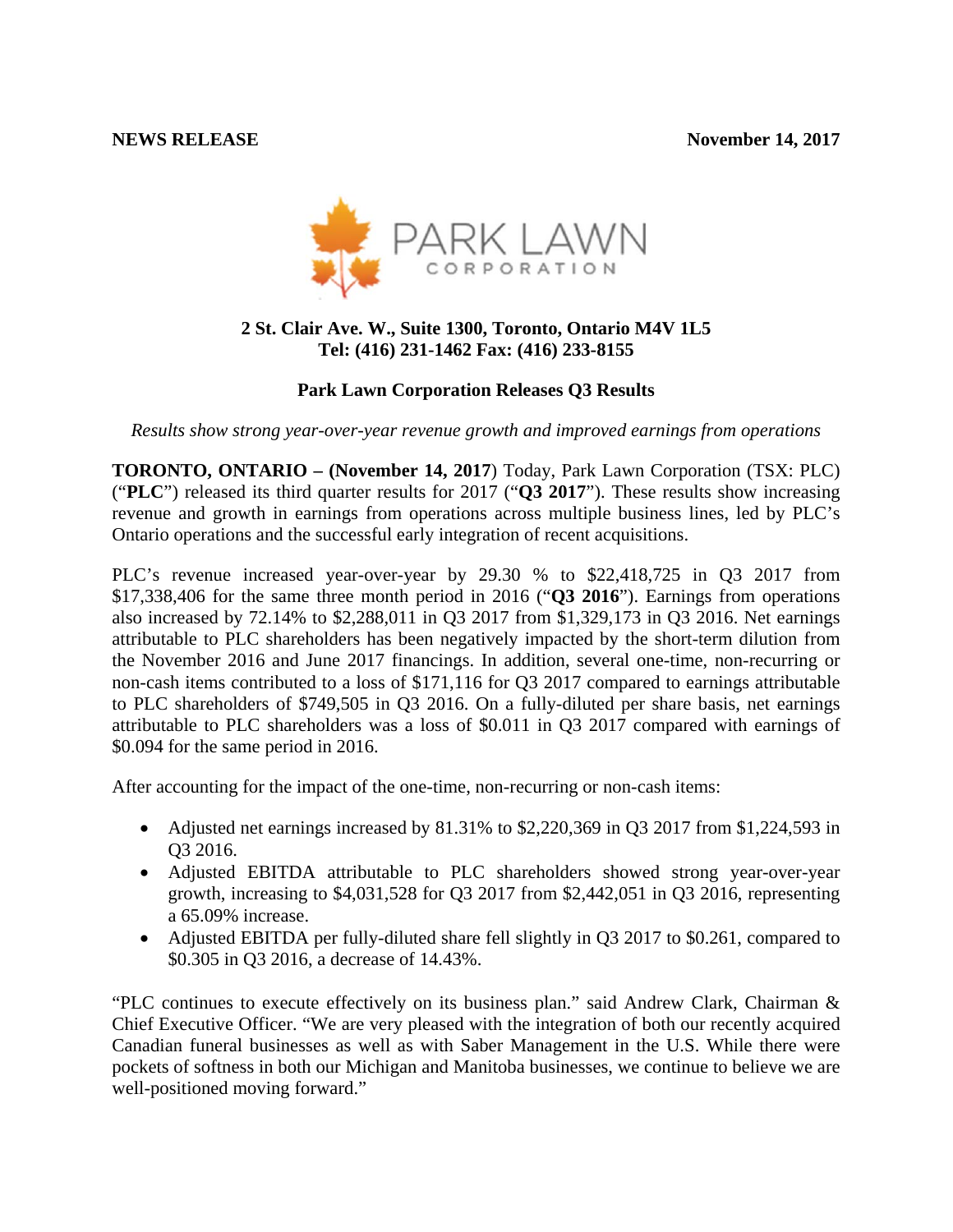Starting in Q3, 2017, PLC modified its calculation of EBITDA, which impacts Adjusted EBITDA, to include an add back of the cost of cemetery property sold during each period. The cost of cemetery property is reported as "Amortization of cemetery property" in the adjustments to reconcile Net Earnings to EBITDA. Adjusted EBITDA for prior periods presented in this press release has been restated to reflect this change in its composition. This change is intended to conform the wording of PLC's presentation of EBITDA to the presentation used by most of PLC's publicly traded competitor peer group. PLC also believes that this change results in EBITDA presenting a more accurate view of the Company's operations and performance**.** 

"This change to the calculation of EBITDA will bring our measure in line with our publicly traded peers." stated Joseph Leeder, Chief Financial Officer. "We also believe the change will mean a more accurate view of the Company's performance."

## **Important reminder**:

PLC will host a conference call at 9:30 am (EST) on Wednesday, November 15, 2017 to discuss its third quarter financial results. Details of the conference call are as follows:

- Date: Wednesday, November 15 2017
- Time: 9:30am EST
- Dial-in Number: Local (647) 427-7450 / Toll Free (888) 231-8191 Conference ID 1783718

To ensure your participation, please join approximately five minutes prior to the scheduled start of the conference call.

# **About Park Lawn Corporation**

PLC provides goods and services associated with the disposition and memorialization of human remains. Products and services are sold on a pre-planned basis (pre-need) or at the time of a death (at-need). PLC and its subsidiaries own and operate 88 businesses including cemeteries, crematoria, funeral homes, chapels, planning offices and a transfer service. PLC operates in Ontario, Quebec, Manitoba, Saskatchewan, British Columbia, Michigan, Kentucky, Illinois & Texas.

## **Non**‐**IFRS Measures**

Adjusted net earnings, Adjusted EBITDA attributable to PLC shareholders and Adjusted EBITDA per fully-diluted share are not measures recognized under IFRS and do not have standardized meanings prescribed by IFRS. Such measures are presented in this news release because management of PLC believes that such measures are relevant in evaluating PLC's operating performance. Such measures, as computed by PLC, may differ from similar computations as reported by other similar organizations and, accordingly, may not be comparable to similar measures reported by such other organizations. Please see the Company's most recent management's discussion and analysis for how the Company reconciles such measures to the nearest IFRS measure.